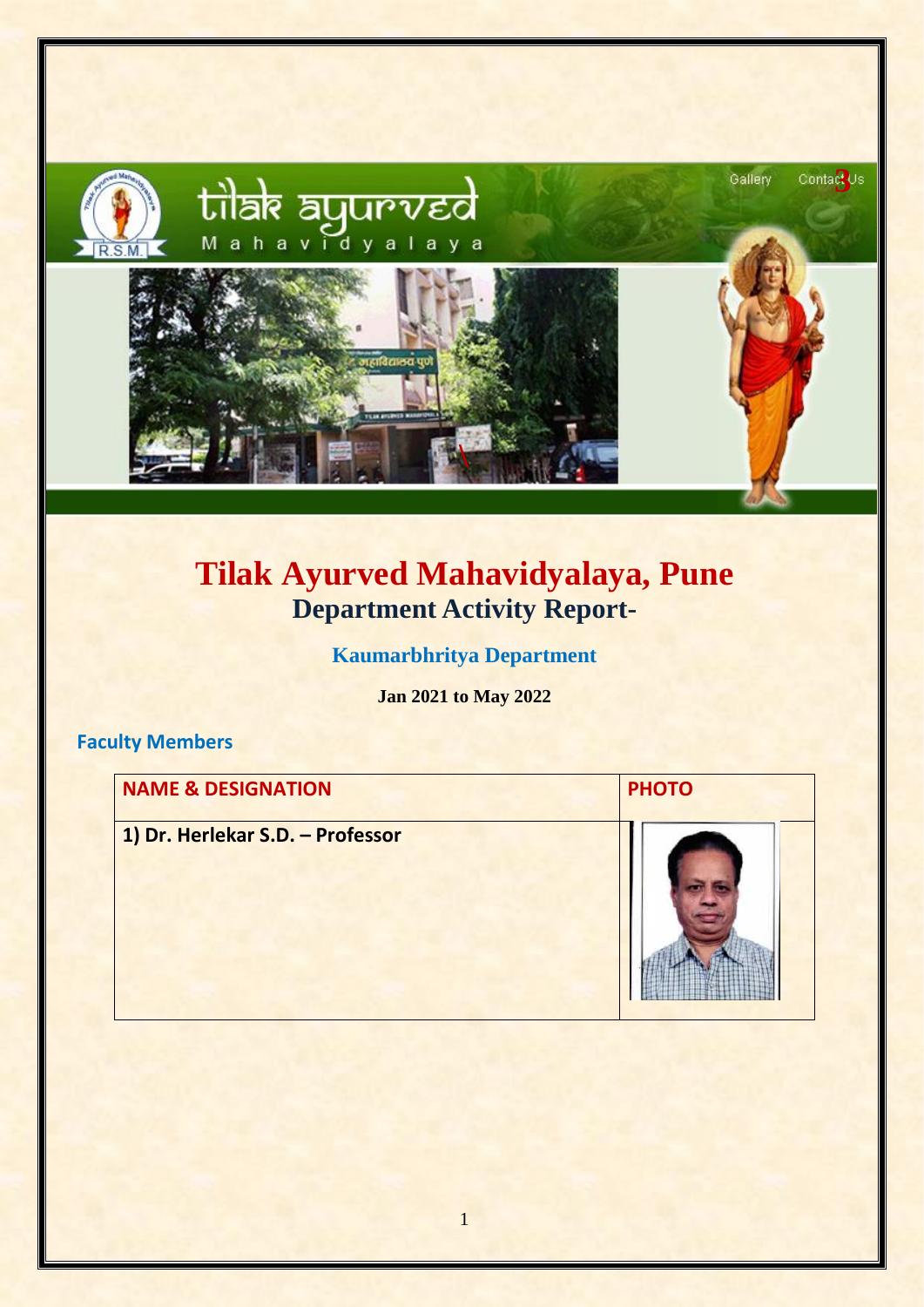

#### **ACTIVITIES IN THE DEPARTMENT**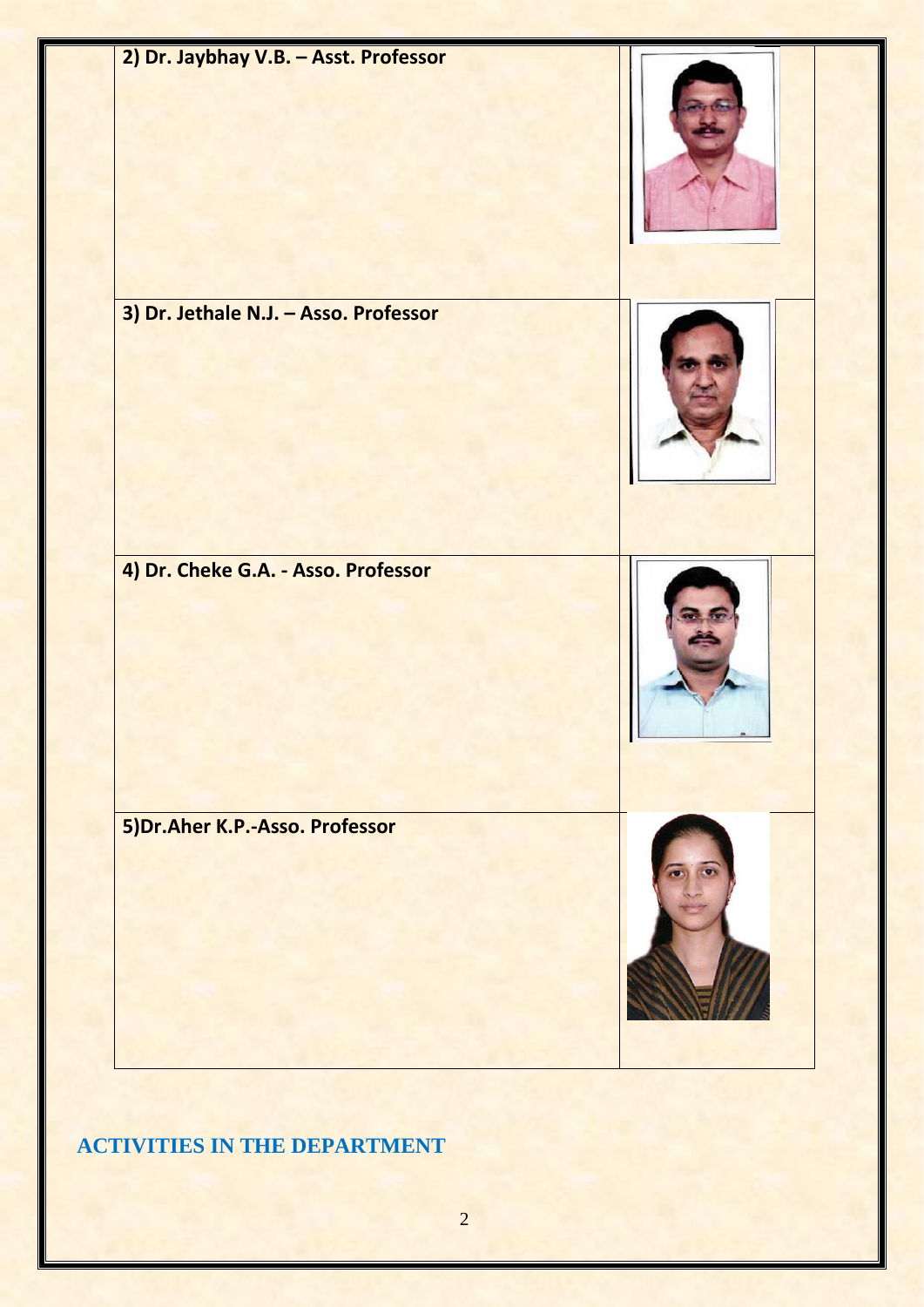#### **Regular Activities:**

- **1) Teaching**
- **2) Non Teaching :** OPD, IPD, NICU, VACCINATION, etc.
- **3) Other activities:** Suvarnabindu Prashan.

#### **1. State / National / International level Workshop / Seminar / CME programmes**

| <b>Sr</b><br>No. | <b>Subject</b>                                     | <b>Place</b> | <b>Date</b>   | N <sub>0</sub><br><b>Participants</b> | of<br>of No<br><b>Resource</b> |
|------------------|----------------------------------------------------|--------------|---------------|---------------------------------------|--------------------------------|
|                  |                                                    |              |               |                                       | <b>Person</b>                  |
| 1)               | National webinar on AUTISM                         | online       | 01.04.2021    |                                       |                                |
|                  | SAMBODHI-2021                                      |              | $-02.04.2021$ |                                       |                                |
| 2)               | National webinar on Awareness programme            | online       | 26.02.2021    |                                       |                                |
|                  | on pharmacovigillance and ADR                      |              |               |                                       |                                |
| 3)               | National webinar on Role of Rasa oushadhi          | online       | 17.05.2021    |                                       |                                |
|                  | in pediatric practice                              |              |               |                                       |                                |
| 4)               | <b>Advanced Course in Research Methodolgy</b>      | online       | 14.06.2021-   |                                       |                                |
|                  | organized by MUHS                                  |              | 19.06.2021    |                                       |                                |
| 5)               | National webinar on COVID-19 today and             | online       | 27.07.2021    |                                       |                                |
|                  | future challenges -Paediatric view                 |              |               |                                       |                                |
| 6)               | <b>Cardiopulmonary Resuccitation workshop</b>      | offline      | 01.08.2021    |                                       |                                |
|                  | organized by C.P.G.S.R.A                           |              |               |                                       |                                |
| 7)               | National webinar on Applied aspects of             | online       | 20.08.2021    |                                       |                                |
|                  | Kriya Sharir                                       |              |               |                                       |                                |
| 8)               | National webinar on childhood nutrition            | online       | 27.09.2021    |                                       |                                |
| 9)               | National webinar on covid in children              | online       | 19.06.2021    |                                       |                                |
|                  |                                                    |              |               |                                       |                                |
| 10)              | National workshop on intellectual property         | online       | 16.07.2021    |                                       |                                |
|                  | rights (IPR)                                       |              |               |                                       |                                |
| 11)              | National webinar on basic principles of            | online       | 14.07.2021    |                                       |                                |
|                  | rasashastra and bhaishajya kalpana and its         |              |               |                                       |                                |
|                  | utility                                            |              |               |                                       |                                |
| 12)              | National webinar on retinal diseases               | online       | 29.06.2021    |                                       |                                |
|                  |                                                    |              |               |                                       |                                |
| 13)              | International webinar on YOGA                      | online       | 21.06.2021    |                                       |                                |
| 14)              | National webinar on Panchakarma                    | online       | 22.01.2022    |                                       |                                |
|                  |                                                    |              |               |                                       |                                |
| 15)              | National webinar on Kaumarbhritya                  | online       | 18.02.2022    |                                       |                                |
|                  | organized by ADAMC Ashta                           |              |               |                                       |                                |
| 16)              | 2 <sup>nd</sup> National webinar on evidence based | online       | 22.02.2022    |                                       |                                |
|                  | approach for prophylaxis and management            |              |               |                                       |                                |
|                  | of covid 19 through ayurveda interventions         |              |               |                                       |                                |

**2. Paper/Poster Presentation/Participation/Lecture at National/International Conferences/Seminar/Workshop :**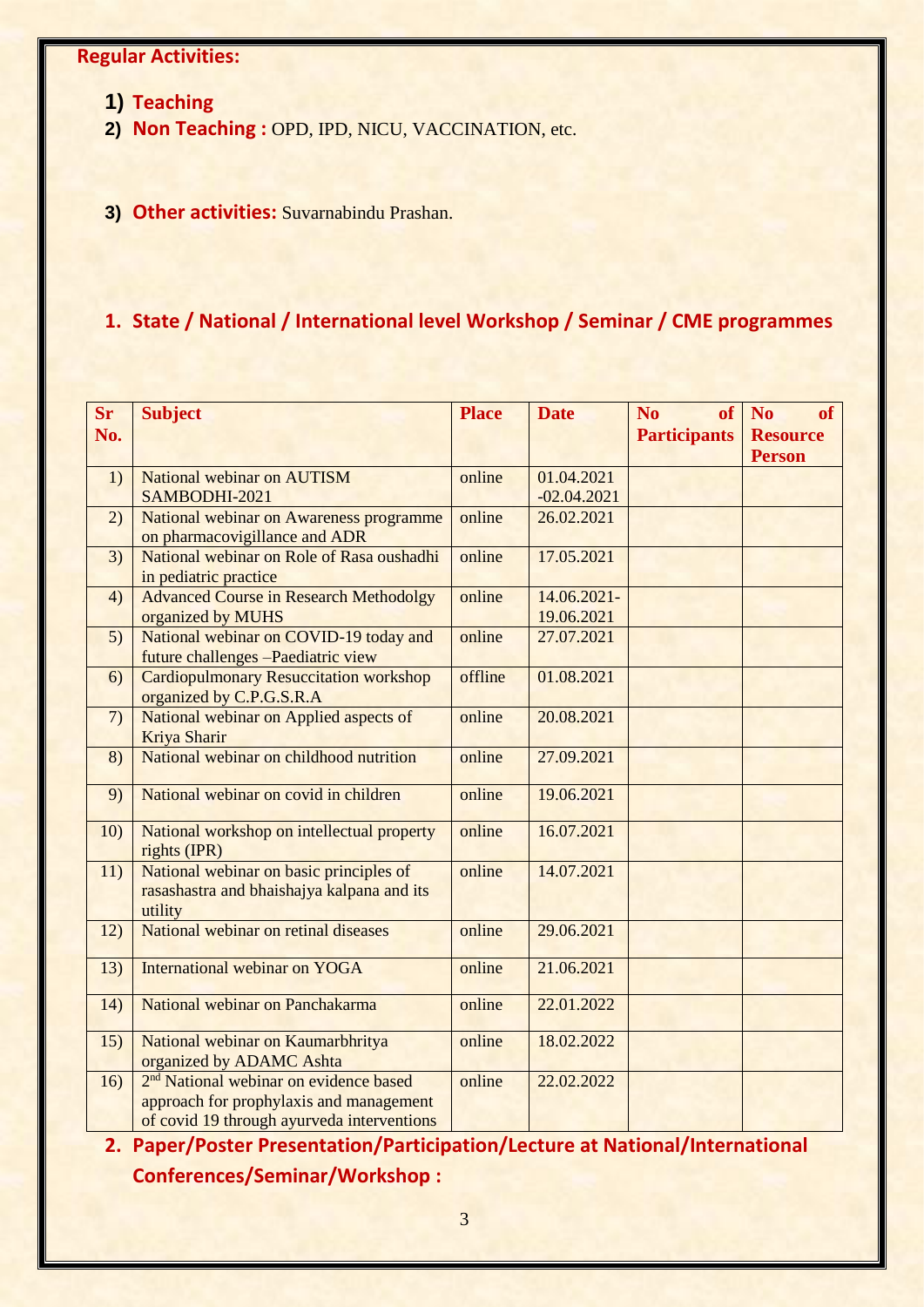| <b>Sr</b>      | <b>Name of the</b>              | <b>Name of the</b>                                                                                                                                                                         | <b>Place of the</b>                            | Date of the             |
|----------------|---------------------------------|--------------------------------------------------------------------------------------------------------------------------------------------------------------------------------------------|------------------------------------------------|-------------------------|
| No.            | <b>Teacher/Student</b>          | <b>Conference / Event</b>                                                                                                                                                                  | <b>Conference/Event</b>                        | <b>Conference/Event</b> |
|                |                                 |                                                                                                                                                                                            |                                                |                         |
| $\mathbf{1}$   | Dr. Vikas Jaybhay               | <b>National Seminar On</b><br><b>Ayurvedic Management Of</b><br><b>Joint Disorders</b>                                                                                                     | <b>TAMV PUNE</b>                               | 13.1.19                 |
|                |                                 | Workshop On IYCF, SAM,<br><b>ECD For Teachers And</b><br><b>Post Graduate Students Of</b><br><b>Ayurved Colleges Of</b><br>Maharashtra                                                     | R. A. Podar Medical<br>College (Ayu)<br>Mumbai | 22.2.19                 |
|                |                                 | As A Chairperson And<br>Patron In 'A<br><b>Comprehensive Workshop</b><br><b>On Ayurvedic Management</b><br><b>Of Development</b><br>Neuromotor Disorder w.s.r.<br><b>To Cerebral Palsy</b> | Govt. Ayurved<br><b>College Osmanabad</b>      | 4.10.19                 |
| $\overline{2}$ | Dr.Gajanan Cheke                | <b>RESPICON 2019</b>                                                                                                                                                                       | Pune                                           | 12.10.19 to 13.10.19    |
|                |                                 | <b>NEOCON 2019</b>                                                                                                                                                                         | Hyderabad                                      | 12.12.19 to 15.12.19    |
|                | <b>Information of students:</b> |                                                                                                                                                                                            |                                                |                         |
| $\mathbf{1}$   | <b>Ganesh Waghmare</b>          | Workshop On IYCF, SAM,<br><b>ECD For Teachers And</b><br><b>Post Graduate Students Of</b><br><b>Ayurved Colleges Of</b><br>Maharashtra                                                     | R. A. Podar Medical<br>College (Ayu)<br>Mumbai | 22.2.19                 |
| $\overline{2}$ | <b>Santosh Bagad</b>            | Workshop on research<br>methodology                                                                                                                                                        | <b>TAMV PUNE</b>                               | 29.1.19 to 31.1.19      |
|                |                                 | <b>WORLD AYUSH EXPO</b>                                                                                                                                                                    | <b>MUMBAI</b>                                  | 2.8.19 to 23.8.19       |
| $\overline{3}$ | Jaya Jain                       | <b>Workshop on research</b><br>methodology                                                                                                                                                 | <b>TAMV PUNE</b>                               | 29.1.19 to 31.1.19      |
|                |                                 | <b>WORLD AYUSH EXPO</b>                                                                                                                                                                    | <b>MUMBAI</b>                                  | 22.8.19 to 23.8.19      |
| $\overline{4}$ | <b>Aman Chillar</b>             | <b>CPR Workshop</b>                                                                                                                                                                        | <b>TAMV PUNE</b>                               | 15.12.2019              |
| 5              | Nikita Gadakh                   | <b>CPR Workshop</b>                                                                                                                                                                        | <b>TAMV PUNE</b>                               | 01.08.2021              |
| 6              | <b>Vinanti Hasabe</b>           | <b>CPR Workshop</b>                                                                                                                                                                        | <b>TAMV PUNE</b>                               | 01.08.2021              |

### **3. State /National /International level prizes/Awards (Academic, Cultural, and Sports)**

| <b>Sr</b><br>No. | <b>Name</b><br><b>Teacher/Student</b> | of the   Name of the Award | <b>State/Nationa Place</b><br><i><u><b>I/Internationa</b></u></i> |  |
|------------------|---------------------------------------|----------------------------|-------------------------------------------------------------------|--|
|                  |                                       |                            |                                                                   |  |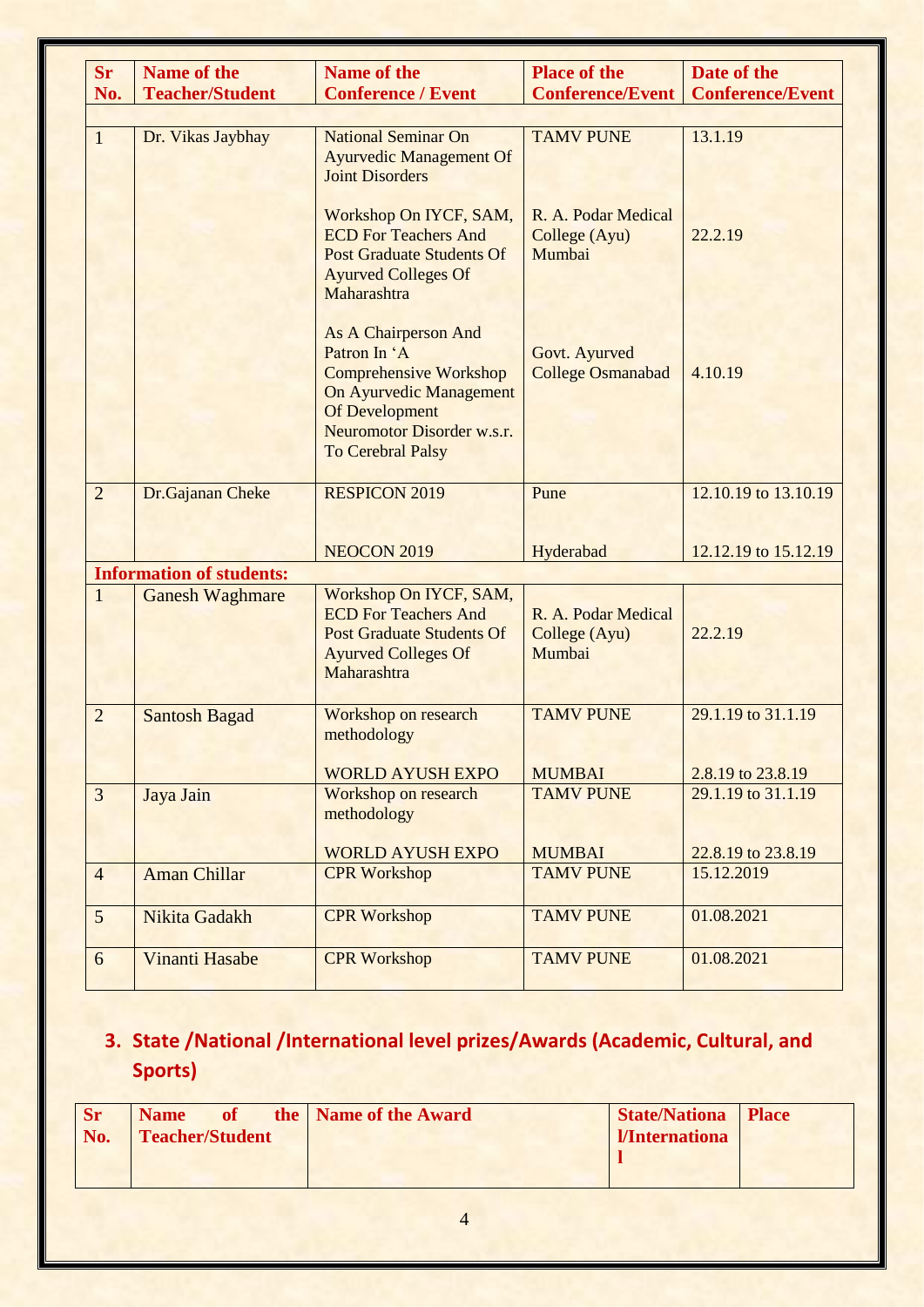|                         | <b>Information of Teachers:</b> |                                                                                         |                      |                                |  |  |  |
|-------------------------|---------------------------------|-----------------------------------------------------------------------------------------|----------------------|--------------------------------|--|--|--|
| $\mathbf{1}$            | Dr. Suhas D. Herlekar           | Navbharat Healthcare Award 2021 for<br>best ayurvedic Gynaecologist and<br>Obstetrician | Maharashtra<br>state |                                |  |  |  |
| $\overline{2}$          | Dr. Suhas D. Herlekar           | The national award for the best ayurveda<br>research guide                              | <b>National</b>      |                                |  |  |  |
| 3                       | Dr. Suhas D. Herlekar           | Shikshak puraskar 2000                                                                  | state                | pune                           |  |  |  |
| $\overline{\mathbf{4}}$ | Dr.Suhas D. Herlekar            | Shikshak gaurav samiti Prasastipatra                                                    | state                | pune                           |  |  |  |
|                         | <b>Information of Students:</b> |                                                                                         |                      |                                |  |  |  |
|                         | Dr.Aman Chhillar                | Case taking competition- $2nd$ rank<br>08.02.2021                                       | <b>National</b>      | Tarachand<br>hospital,<br>Pune |  |  |  |
|                         | Dr.Aman Chhillar                | Case taking competition- $1st$ rank<br>08.02.2022                                       | <b>National</b>      | Tarachand<br>hospital Pune     |  |  |  |

# **4) Research Activities: (State/Central Govt. & MUHS funded/sponsored only)**

| Sr. No.                         | <b>Name Of the</b><br><b>Teacher/Student</b> | Name of the project | <b>Project</b><br>sanctioning<br>authority | Year |  |
|---------------------------------|----------------------------------------------|---------------------|--------------------------------------------|------|--|
| <b>Information of Teachers:</b> |                                              |                     |                                            |      |  |
|                                 |                                              |                     |                                            |      |  |
|                                 |                                              |                     |                                            |      |  |
|                                 |                                              |                     |                                            |      |  |

### **5) Publications(At State/National/International journals only)**

| <b>Sr</b><br>No. | Name of the<br><b>First Author</b> | <b>Subject of Paper</b>                                                                                                                             | <b>Name of journal</b>                                                               | <b>of</b><br><b>Date</b><br><b>Publication</b> |
|------------------|------------------------------------|-----------------------------------------------------------------------------------------------------------------------------------------------------|--------------------------------------------------------------------------------------|------------------------------------------------|
|                  | <b>Information of Teachers:</b>    |                                                                                                                                                     |                                                                                      |                                                |
| $\mathbf{1}$     | Dr. Vikas<br>Jaybhay               | <b>SCIENTIFIC CLINICAL ROLE OF</b><br><b>SYRUP OF DRAKSHADI CHURN</b><br>IN SHWAS (ASTHMA) IN<br><b>PAEDIATRIC AGE GROUP OF</b><br><b>PATIENTS"</b> | <b>IAMJ</b><br>2320<br><b>ISSN</b><br>5091 volume 3; Issue<br>11;                    | November-<br>2015.                             |
|                  |                                    | "CONCEPTUAL STUDY OF<br><b>SHWAS IN CHILDRENS"</b><br>"ROLE OF SUVARNA<br><b>PRASHAN IN CHILDRENS</b><br><b>UPTO FIVE YEARS OF AGE"</b>             | EJBPS ISSN 2349-<br>8870, Volume: 3,<br>IAMJ ISSN 2320 5091:<br>volume IV; Issue XI; | Year: 2016.<br>November-<br>2016.              |
|                  |                                    | "COMPARITAVE STUDY OF<br><b>SUVARNA PRASHAN WITH</b>                                                                                                | EJBPS ISSN 2349-                                                                     | <b>Year 2016</b>                               |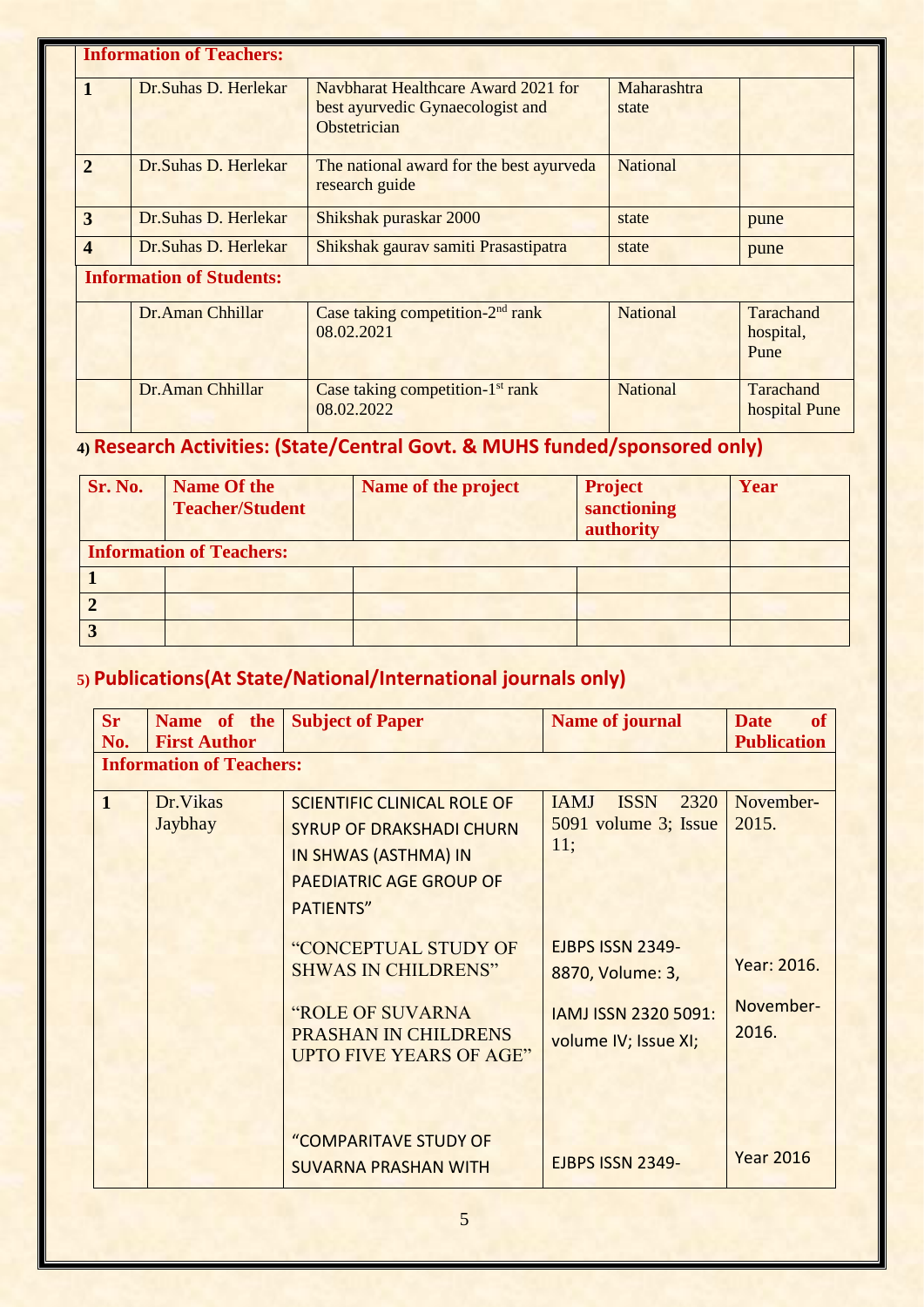|                         |                                 | <b>SUVARNA BHASMA AND</b>                                         | 8870, Volume: 3,                                   |                   |
|-------------------------|---------------------------------|-------------------------------------------------------------------|----------------------------------------------------|-------------------|
|                         |                                 | <b>SUVARNA SHALAKA IN</b>                                         | <b>Issue: 12, XX-XX,</b>                           |                   |
|                         |                                 | <b>CHILDRENS"</b>                                                 |                                                    |                   |
|                         |                                 |                                                                   |                                                    |                   |
|                         |                                 |                                                                   |                                                    | <b>Year: 2016</b> |
|                         |                                 | "CASE STUDY TAMAK<br><b>SHWAS W.S.R. TO</b>                       | EJBPS ISSN 2349-                                   |                   |
|                         |                                 | <b>CHILDHOOD ASTHMA"</b>                                          | 8870,                                              |                   |
|                         |                                 |                                                                   |                                                    |                   |
|                         |                                 |                                                                   |                                                    | <b>Year: 2017</b> |
|                         |                                 | <b>MANAGEMENT OF</b>                                              | EJBPS ISSN2349-                                    |                   |
|                         |                                 | <b>BRONCHIOLITIS-THE</b><br><b>AYURVEDIC WAY-A CASE</b>           | 8870, Volume: 4,                                   |                   |
|                         |                                 | <b>STUDY"</b>                                                     | Issue: 7, 345-347                                  |                   |
|                         |                                 |                                                                   |                                                    |                   |
|                         |                                 |                                                                   | Europeon journal of<br>biomedical and              | 2021              |
|                         |                                 | A review article on Krimi roga<br>(worm infestations) in chidren  | pharmaceutical sciences                            |                   |
|                         |                                 |                                                                   | 2349-8870; VOL.08;                                 |                   |
|                         |                                 |                                                                   | <b>ISSUE 6; 250-253</b>                            |                   |
|                         |                                 |                                                                   | European Journal of                                |                   |
|                         |                                 |                                                                   | <b>Biomedical</b>                                  | 2022              |
|                         |                                 | A REVIEW ARTICLE ON HOLISTIC                                      | <b>AND Pharmaceutical</b>                          |                   |
|                         |                                 | <b>APPROACH TO VATAJ KAS IN</b><br><b>CHILDREN</b>                | sciences ISO 9001:2015<br><b>Certified Journal</b> |                   |
|                         |                                 |                                                                   | Vol 9, Issue 1, 2022                               |                   |
| $\overline{2}$          | Dr. Gajanan                     | <b>CLINICAL STUDY OF EFFICACY OF</b>                              | Ayurvidya                                          | Aug-2019          |
|                         | <b>Cheke</b>                    | <b>ORAL APPLICATION OF DARVI</b><br>RASAKRIYA IN MUKHAPAKA W.S.R. |                                                    |                   |
|                         |                                 | <b>TO ORAL THRUSH</b>                                             |                                                    |                   |
|                         | <b>Information of Students:</b> |                                                                   |                                                    |                   |
| $\mathbf{1}$            | Dr.Ganesh                       | <b>A REVIEW ARTICLE ON</b>                                        | Europeon journal of                                |                   |
|                         | Waghmare                        | <b>HOLISTIC APPROACH TO</b><br><b>PRATISHAYA</b>                  | biomedical and<br>pharmaceutical sciences          | 2020              |
|                         |                                 |                                                                   | ISSN 2349-8870 Volume: 7                           |                   |
|                         |                                 |                                                                   | Issue: 4                                           |                   |
| $\overline{2}$          | Dr.Santosh                      | A review article on Krimi roga                                    | Europeon journal of                                | 2021              |
|                         | <b>Bagad</b>                    | (worm infestations) in chidren                                    | biomedical and                                     |                   |
|                         |                                 |                                                                   | pharmaceutical sciences<br>2349-8870; VOL.08;      |                   |
|                         |                                 |                                                                   | <b>ISSUE 6; 250-253</b>                            |                   |
| $\overline{\mathbf{3}}$ | Dr.Jaya Jain                    | A REVIEW ARTICLE ON HOLISTIC                                      | European Journal of                                | 2022              |
|                         |                                 | <b>APPROACH TO VATAJ KAS IN</b><br><b>CHILDREN</b>                | <b>Biomedical</b><br><b>AND Pharmaceutical</b>     |                   |
|                         |                                 |                                                                   | sciences ISO 9001:2015                             |                   |
|                         |                                 |                                                                   | <b>Certified Journal</b>                           |                   |
|                         |                                 |                                                                   | Vol 9, Issue 1, 2022                               |                   |

**6) Extra Curricular activities:**